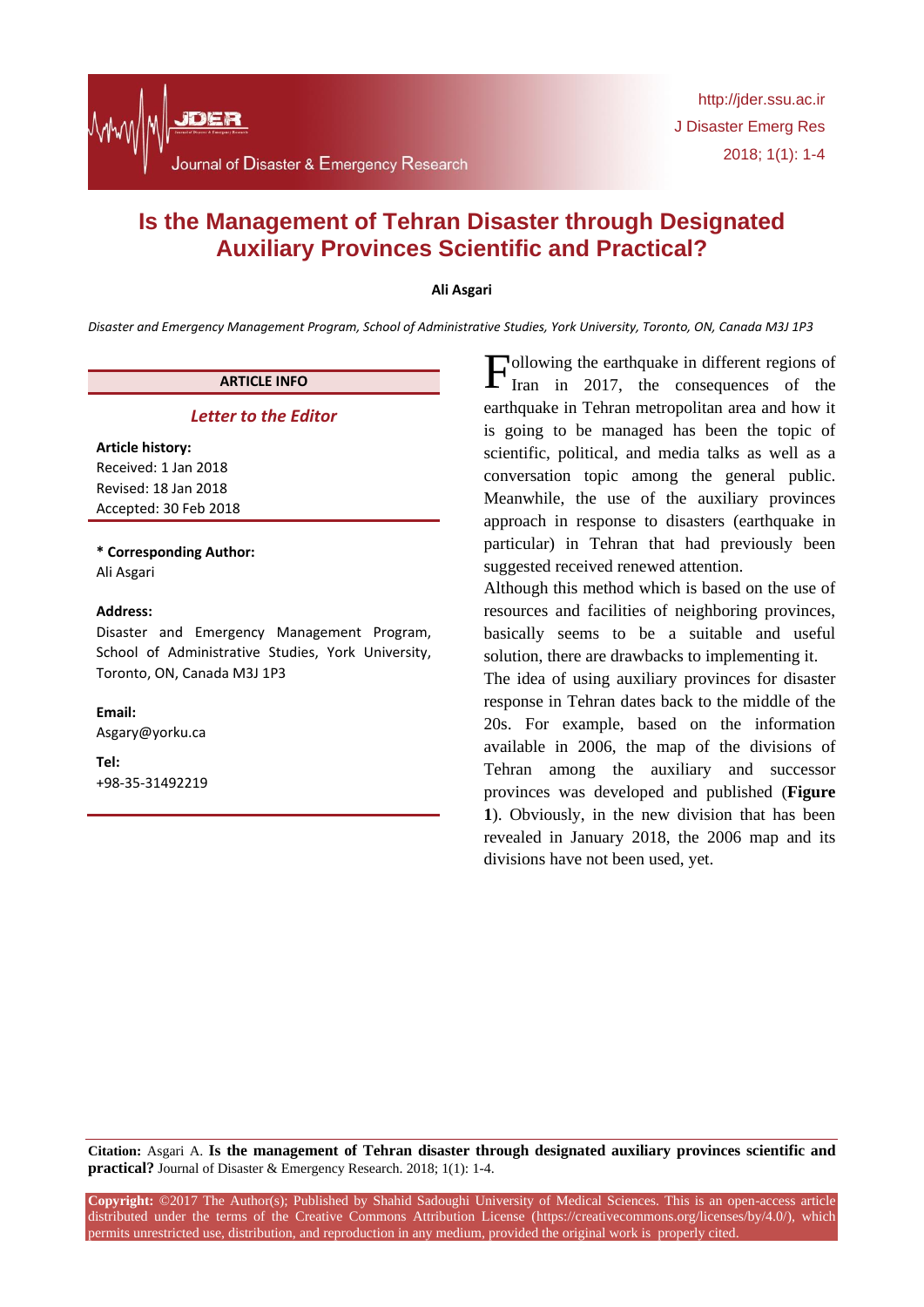

**Figure 1:** Proposed map of division of Tehran municipal districts among different provinces in 2006

In December 2016, "The Guideline for Auxiliary and Substitute Provinces in National Disasters" was announced to the ministries and provinces by the Minister of the Interior. According to the guideline, each province has a number of primary and secondary auxiliary provinces (A and B), which, in the event of a disaster that the impacted province cannot cope on its own, will start taking action. For example, Alborz, Mazandaran, Qom, Isfahan, Semnan, Markazi, and Qazvin provinces were determined as auxiliary provinces A of Tehran and Gilan, Zanjan, and Hamadan provinces as auxiliary provinces B of Tehran (**Figure 2**).



**Figure 2:** Group A designated auxiliary province for Tehran Province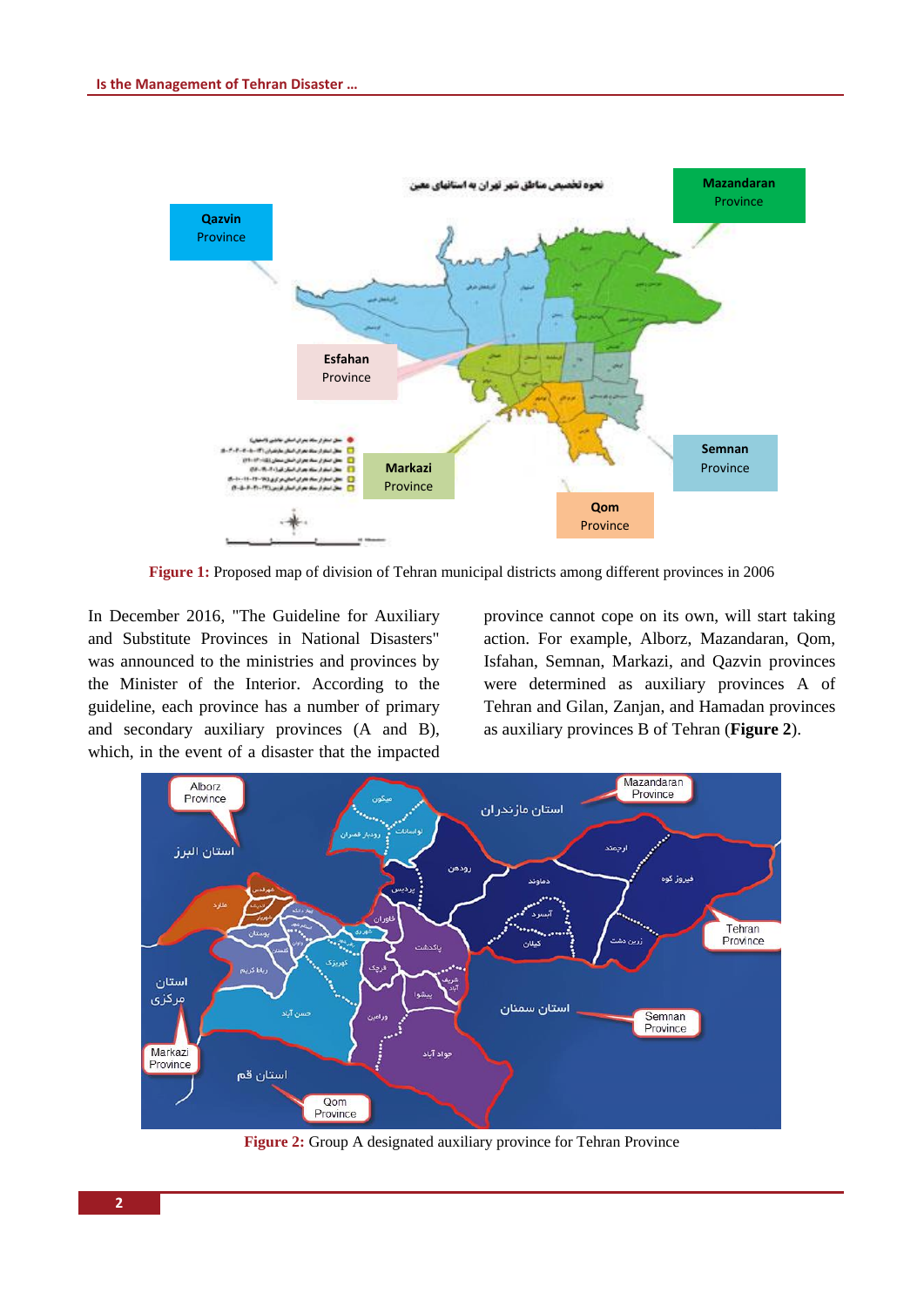Given the missions and responsibilities that have been delegated to the designated auxiliary provinces, it appears that the operations of the response phase including search and rescue, and relief are also among the missions of the auxiliary provinces.

It appears that the determination of auxiliary provinces A and B was mainly based on the geographical neighborhood rather than the area size of the relief-receiving province. For example, because Isfahan province shares geographical borders with more provinces, it has a larger number of auxiliary provinces compared to some other provinces such as Kermanshah, North Khorasan, or Azerbaijan. In January 2018, however, another type of auxiliary provinces has been developed for Tehran. According to the Interior Minister, for each of the 22 districts of Tehran, a province has been determined as an auxiliary province.

For example, District 3 of Tehran was delegated to Hamadan Province, District 4 to Markazi Province, District 6 to Sistan and Balouchestan Province, District 9 to Qazvin Province, District 10 to Ardabil Province, District 11 to West Azerbaijan Province, District 14 to Yazd Province, District 16 to Mazandaran Province, and District 18 to Khuzestan Province, and so on.

In introducing this new version of the auxiliary provinces for Tehran districts, the Interior Minister also said: "we coordinated with the mayor of Tehran to provide a suitable space for all the provinces in these areas in order to create shelter and store equipment and facilities for rapid deployment, so that in the conditions where help is needed, they will be able to response within the smallest and the least time, and some exercise was also planned in this regard".

While determining the auxiliary provinces for neighboring provinces is generally appropriate and necessary, the geographical assignment of provinces or their cities among auxiliary provinces, as proposed for Tehran, is neither scientific nor practical.

However, we need to point out that our discussion here does not address the methodology of the division and technical-executive problems raised in this regard. For example, some argue

about the appropriateness and capability of the assigned provinces for the districts that have been delegated to them, and they are trying to show that the needs of the district delegated to the province in the event of a disaster are far more than the province's ability. Similarly some experts argue raise questions about the inaccessibility of some districts delegated to some provinces. For example, District 3 of Tehran has been delegated to Hamadan province, and it is argued that because the city entrance and exit roads in the early hours are likely to be congested or the traffic will slow down, it will be very difficult for provincial forces to arrive at the District immediately. Although, these and many other points should be taken into account, this letter addresses the approach in principal and the problems that it will bring about. In other words, even with the assumption that the above mentioned defects can be resolved, this approach remains inefficient and problematic.

Two basic and major problems with this approach are briefly discussed below: The first problem arises from the complexity of the disaster management system. The suggested plan means that the disaster management system, which in itself should be very simple, will become far more complicated. For example, according to this approach, in 22 municipal districts of Tehran, 22 provinces each with at least 20 to 30 provincial organizations will start taking action. This means that a very complicated mechanism will govern disaster management, which is very difficult to coordinate quickly when a disaster occurs. Basically, the Incident Command System (ICS) or Incident Management System (IMS) has been suggested to resolve this complexity in disaster management (1). In this system, all forces, regardless of where they have come from, are assigned to the operational and non-operational units (logistics, administrative, planning, or financial) in which they have specialized, instead of being allocated to a particular location beforehand. They are then allocated depending on the needs to geographic spaces (districts) that are in more need of that type of operations and resources. In Iran, this system is well known, and